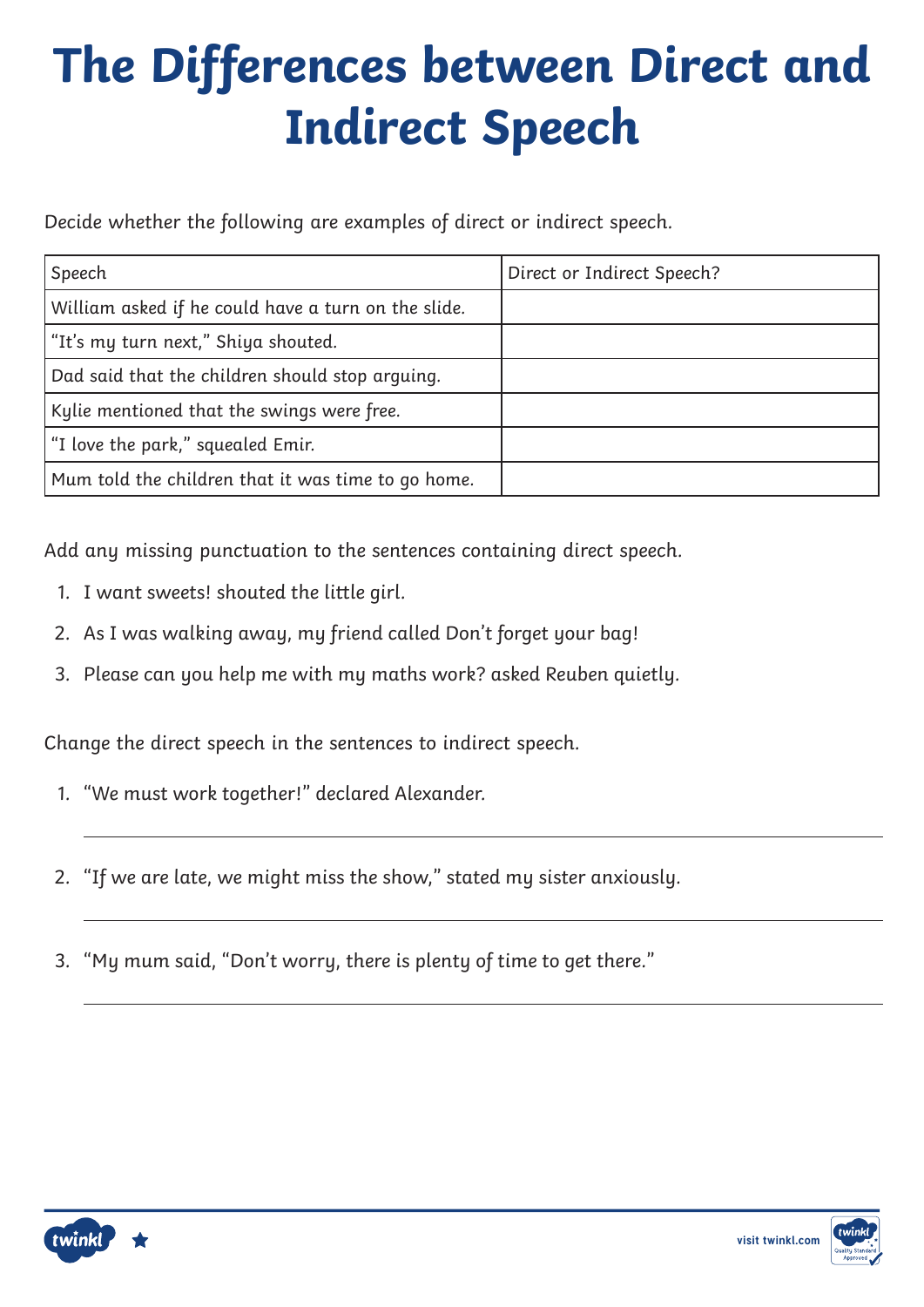

Write a sentence that uses direct speech for the following picture.



Write a sentence that uses indirect speech for the following picture.



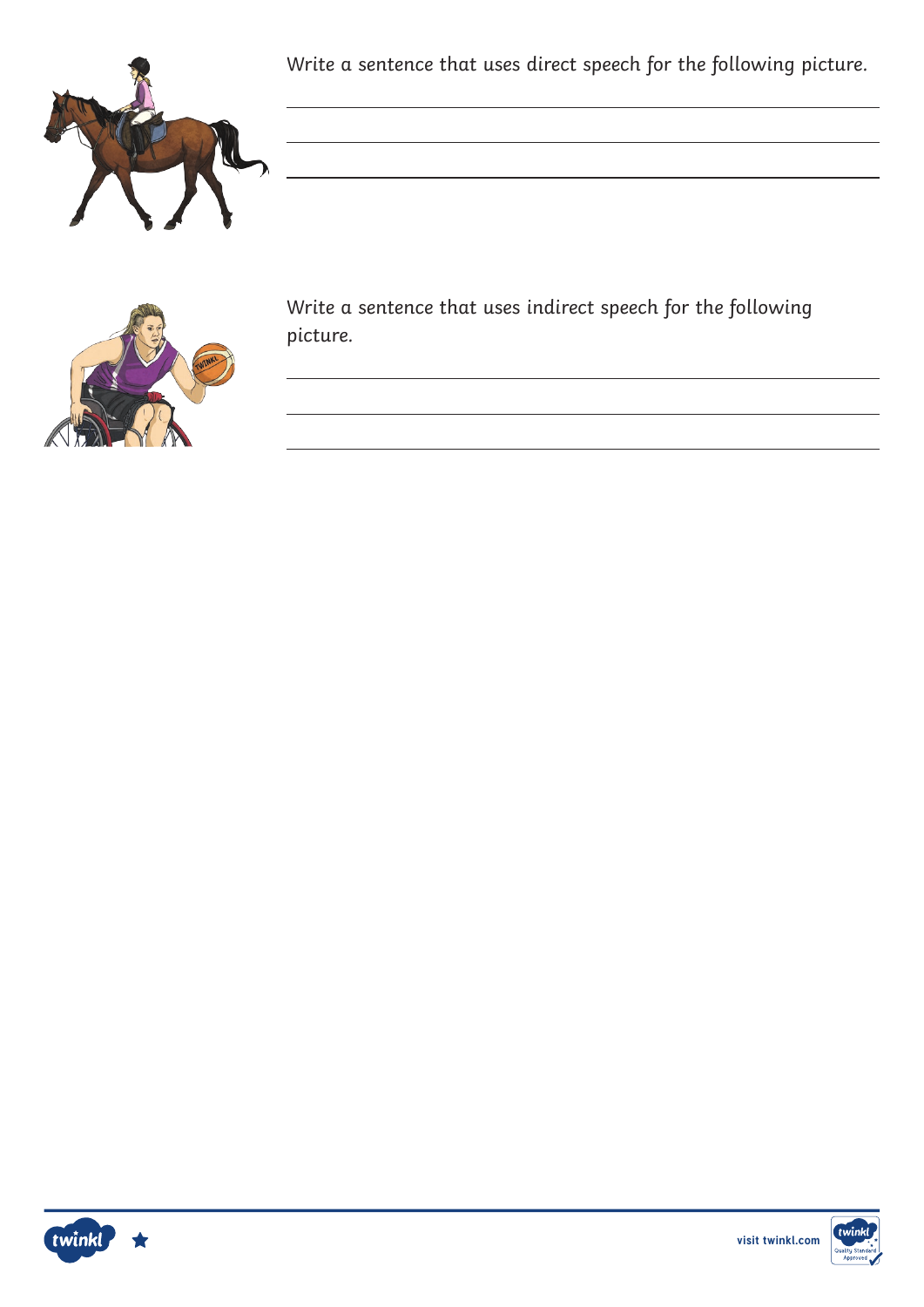Decide whether the following are examples of direct or indirect speech.

| Speech                                              | Direct or Indirect Speech? |
|-----------------------------------------------------|----------------------------|
| William asked if he could have a turn on the slide. | <b>Indirect</b>            |
| "It's my turn next," Shiya shouted.                 | <b>Direct</b>              |
| Dad said that the children should stop arguing.     | <b>Indirect</b>            |
| Kylie mentioned that the swings were free.          | <b>Indirect</b>            |
| "I love the park," squealed Emir.                   | <b>Direct</b>              |
| Mum told the children that it was time to go home.  | <b>Indirect</b>            |

Add any missing punctuation to the sentences containing direct speech.

- 1. "I want sweets!" shouted the little girl.
- 2. As I was walking away, my friend called, "Don't forget your bag!"
- 3. "Please can you help me with my maths work?" asked Reuben quietly.

Change the direct speech in the sentences to indirect speech.

1. "We must work together!" declared Alexander.

#### **Alexander declared that we must work together.**

- 2. "If we are late, we might miss the show," stated my sister anxiously. **My sister anxiously stated that if we were late, we might miss the show.**
- 3. "My mum said, "Don't worry, there is plenty of time to get there." **My mum said not to worry because there was plenty of time to get there.**

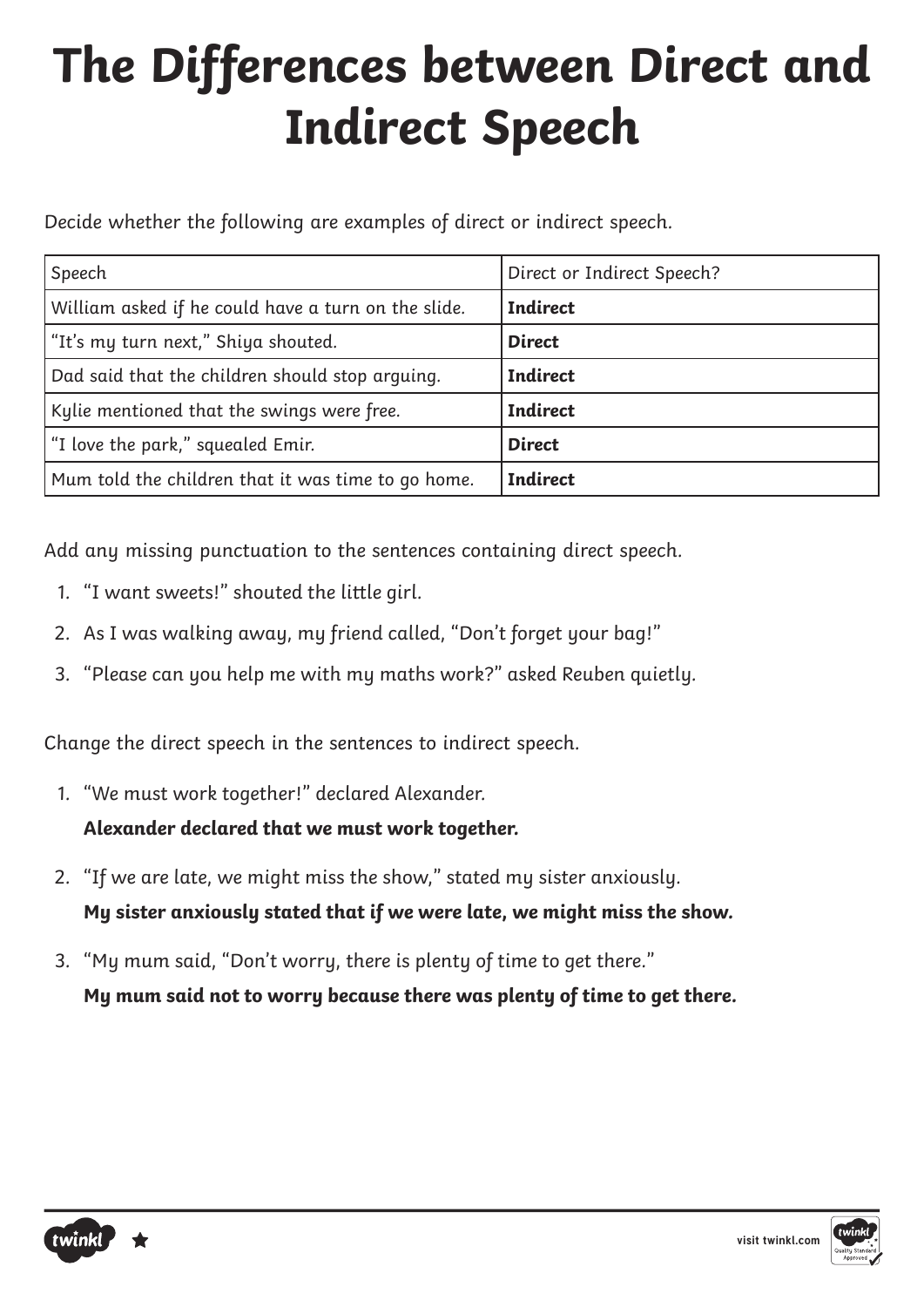

Write a sentence that uses direct speech for the following picture. **Children's answers will vary. Example sentence:**

**"We can do this!" called the daring rider to her fearless horse.**



Write a sentence that uses indirect speech for the following picture.

**Children's answers will vary. Example sentence:**

**Joseph instructed his teammates to find a space on the court.** 



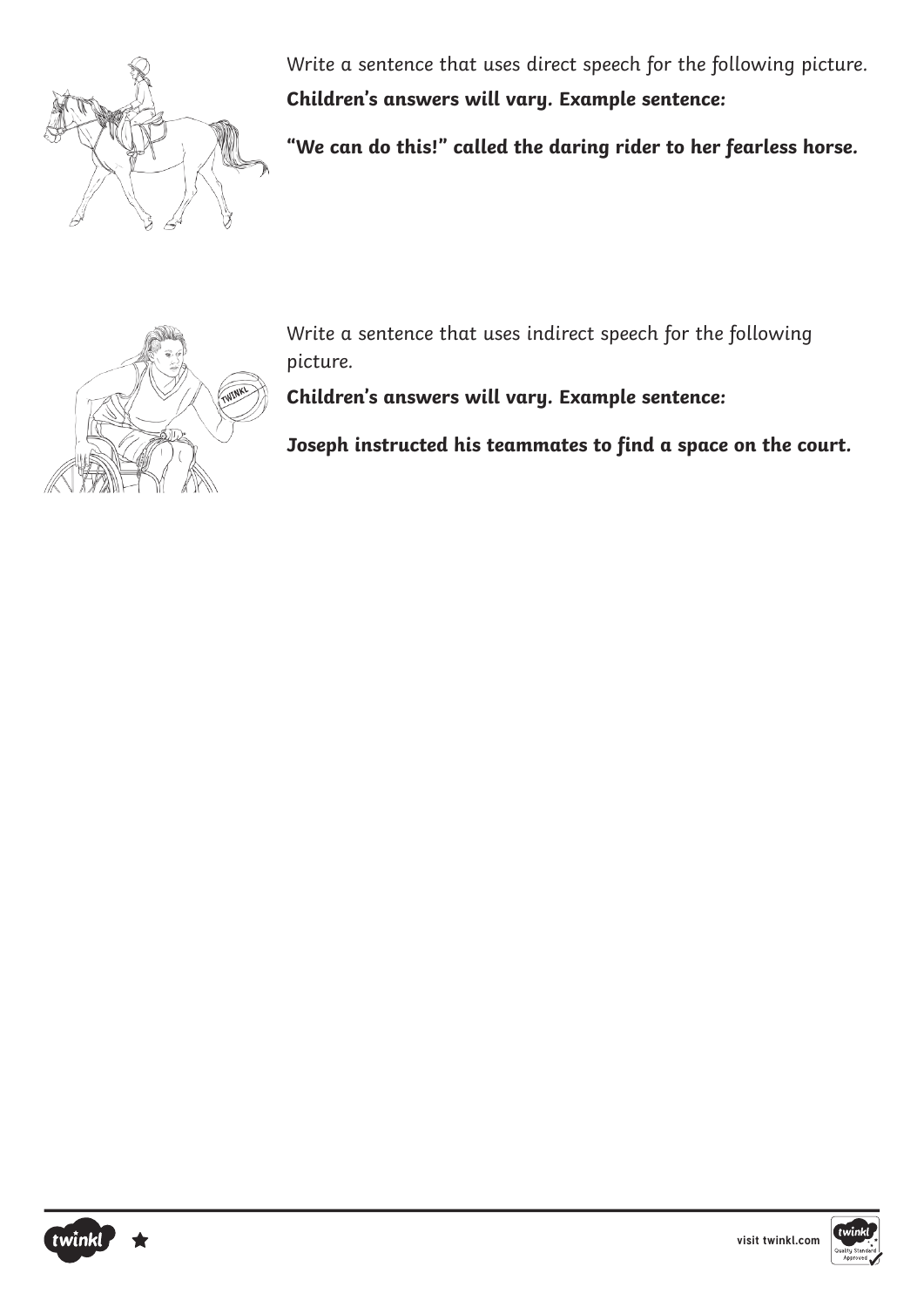Decide whether the following are examples of direct or indirect speech.

| Speech                                                                                | Direct or Indirect Speech? |
|---------------------------------------------------------------------------------------|----------------------------|
| Nervously, William asked if he could have a turn on<br>the slide.                     |                            |
| "It's my turn next," Shiya shouted as she pushed past<br>William.                     |                            |
| "Stop pushing in. You always do that!" Jacob called<br>angrily.                       |                            |
| Dad said that the children should stop arguing and<br>just enjoy playing together.    |                            |
| Kylie mentioned that the swings were free so maybe<br>they should go on them instead. |                            |
| "I love the park," squealed Emir as he toddled<br>towards the swings.                 |                            |

Add any missing punctuation to the sentences containing direct speech.

- 1. I want sweets shouted the little girl as she ran into the shop.
- 2. My friend called as I was walking away from the park Don't forget your bag
- 3. Please can you help me with my maths work asked Reuben quietly.
- 4. Will we ever get there whined the young child during the long car journey.

Change the indirect speech in the sentences to direct speech.

- 1. Alexander declared that we should all work together.
- 2. My sister anxiously stated that if we were late, we might miss the show.
- 3. My mum reassured her not to worry because there was plenty of time to get there.



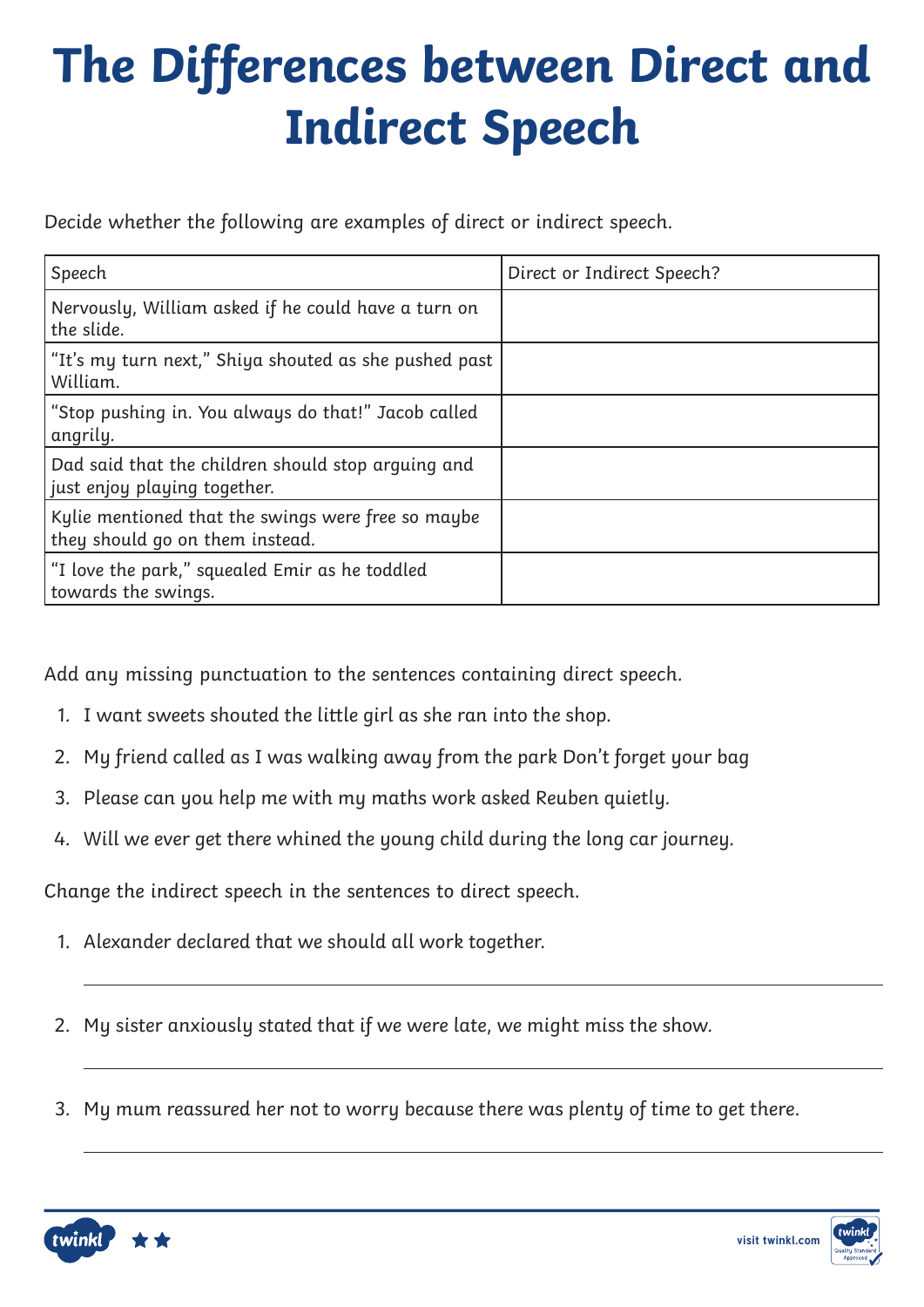

Write one or more sentences that use direct speech for the following picture.

<u> 1989 - Johann Stoff, deutscher Stoff, der Stoff, der Stoff, der Stoff, der Stoff, der Stoff, der Stoff, der S</u>



Write one or more sentences that use indirect speech for the following picture.



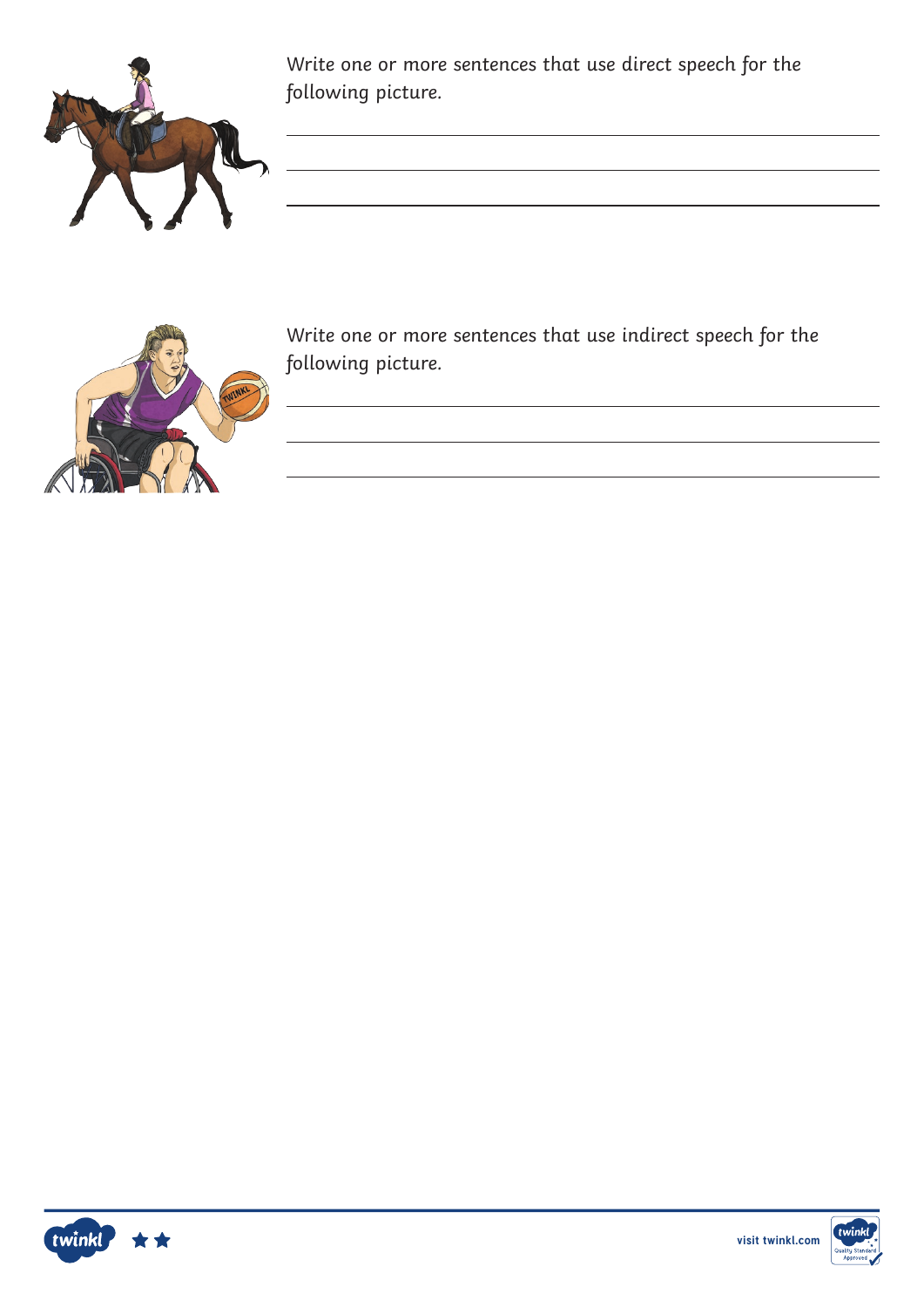Decide whether the following are examples of direct or indirect speech.

| Speech                                                                                | Direct or Indirect Speech? |
|---------------------------------------------------------------------------------------|----------------------------|
| Nervously, William asked if he could have a turn on<br>the slide.                     | <b>Indirect</b>            |
| "It's my turn next," Shiya shouted as she pushed past<br>William.                     | <b>Direct</b>              |
| "Stop pushing in. You always do that!" Jacob called<br>angrily.                       | <b>Direct</b>              |
| Dad said that the children should stop arguing and<br>just enjoy playing together.    | <b>Indirect</b>            |
| Kylie mentioned that the swings were free so maybe<br>they should go on them instead. | <b>Indirect</b>            |
| "I love the park," squealed Emir as he toddled<br>towards the swings.                 | <b>Direct</b>              |

Add any missing punctuation to the sentences containing direct speech.

- 1. "I want sweets!" shouted the little girl as she ran into the shop. **Also accept a comma after "I want sweets,"**
- 2. My friend called as I was walking away from the park, "Don't forget your bag." **Also accept an exclamation mark after "Don't forget your bag!"**
- 3. "Please can you help me with my maths work?" asked Reuben quietly.
- 4. "Will we ever get there?" whined the young child during the long car journey.

Change the indirect speech in the sentences to direct speech.

1. Alexander declared that we should all work together.

**"We should all work together!" declared Alexander.** 

2. My sister anxiously stated that if we were late, we might miss the show.

**"If we are late, we might miss the show," stated my sister anxiously.**

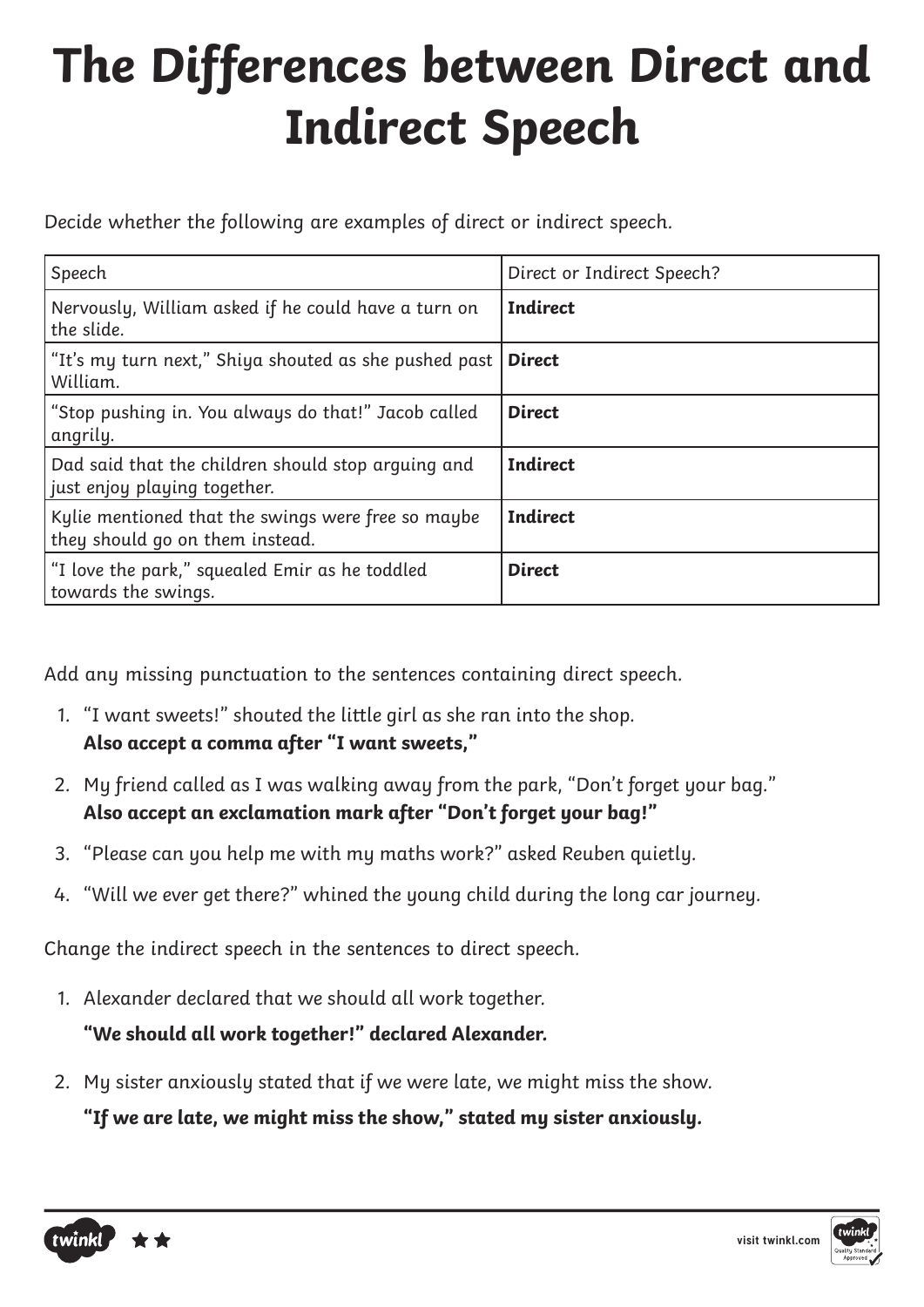3. My mum reassured her not to worry because there was plenty of time to get there. **My mum reassuringly replied, "Don't worry, there is plenty of time to get there."**

**Some answers may vary so accept any that are correctly punctuated.**



Write one or more sentences that use direct speech for the following picture.

**Children's answers will vary. Example sentence:**

**"We can do this!" called the daring rider to her fearless horse as they approached the towering fence.** 



Write one or more sentences that use indirect speech for the following picture.

**Children's answers will vary. Example sentence:**

**Spotting that this was their chance, Joseph confidently instructed his teammates to find a space on the court.** 



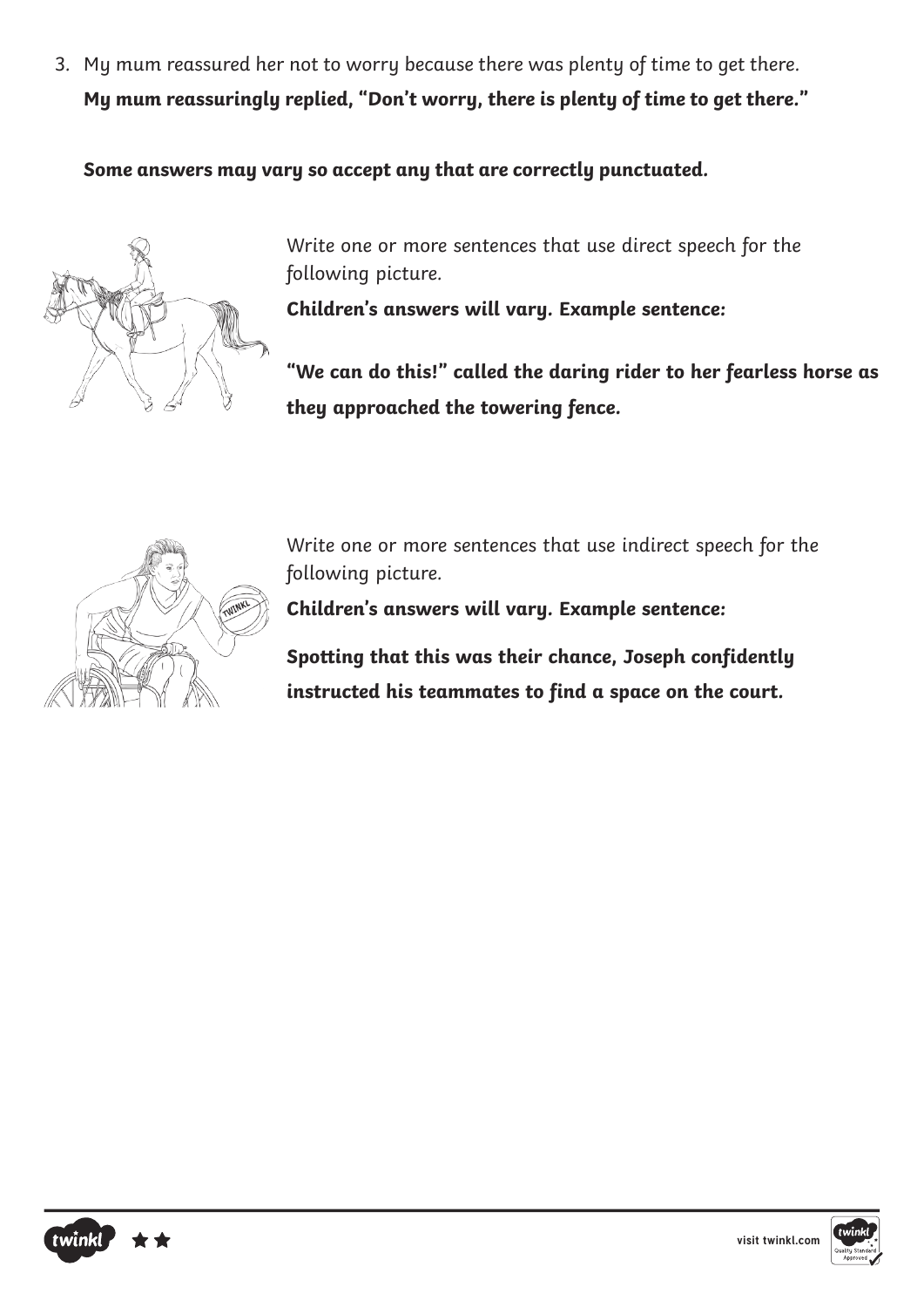Decide whether the following are examples of direct or indirect speech.

| Speech                                                                                                              | Direct or Indirect Speech? |
|---------------------------------------------------------------------------------------------------------------------|----------------------------|
| Nervously, William asked if he could have a turn on<br>the slide as his sister played in the sandpit.               |                            |
| "It's my turn next," Shiya shouted as she pushed<br>roughly past William.                                           |                            |
| Dad called out that the children should stop arguing<br>and just enjoy playing together.                            |                            |
| Kylie mentioned that the swings were free so maybe<br>they should go on them instead of arguing about the<br>slide. |                            |
| "I love the park," squealed Emir as he toddled<br>towards the swings happily.                                       |                            |

Add any missing punctuation to the sentences containing direct speech.

- 1. As the little girl ran into the shop she was shouting I want sweets
- 2. Don't forget your bag my friend called as I was walking away from the park
- 3. Please can you help me with my maths work asked Reuben quietly I'm finding it quite tricky
- 4. Will we ever get there whined the young child during the long car journey I'm hungry

Rewrite the sentences. Change the direct speech to indirect speech, and the indirect speech to direct speech.

- 1. My sister anxiously stated that if we were late, we might miss the show.
- 2. My mum reassured her not to worry because there was plenty of time to get there.



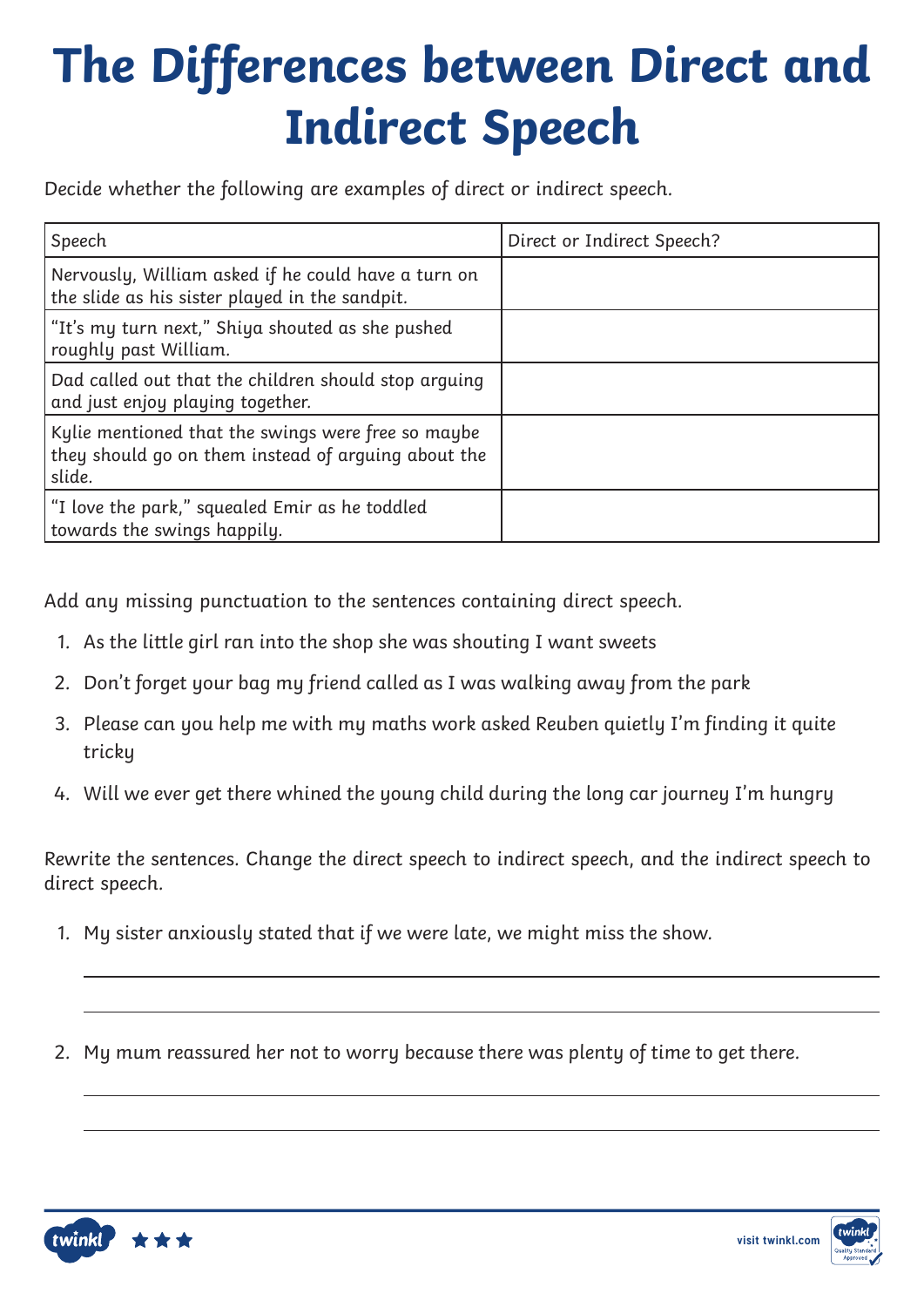- 3. "Can we have ice creams, mum?" pleaded Sophia as soon as she heard the ice cream van coming.
- 4. "I will gently check Fudge's ears," the vet said when we took my poorly dog to see her.
- 5. The head teacher commented that the children looked smart as they filed into the hall.





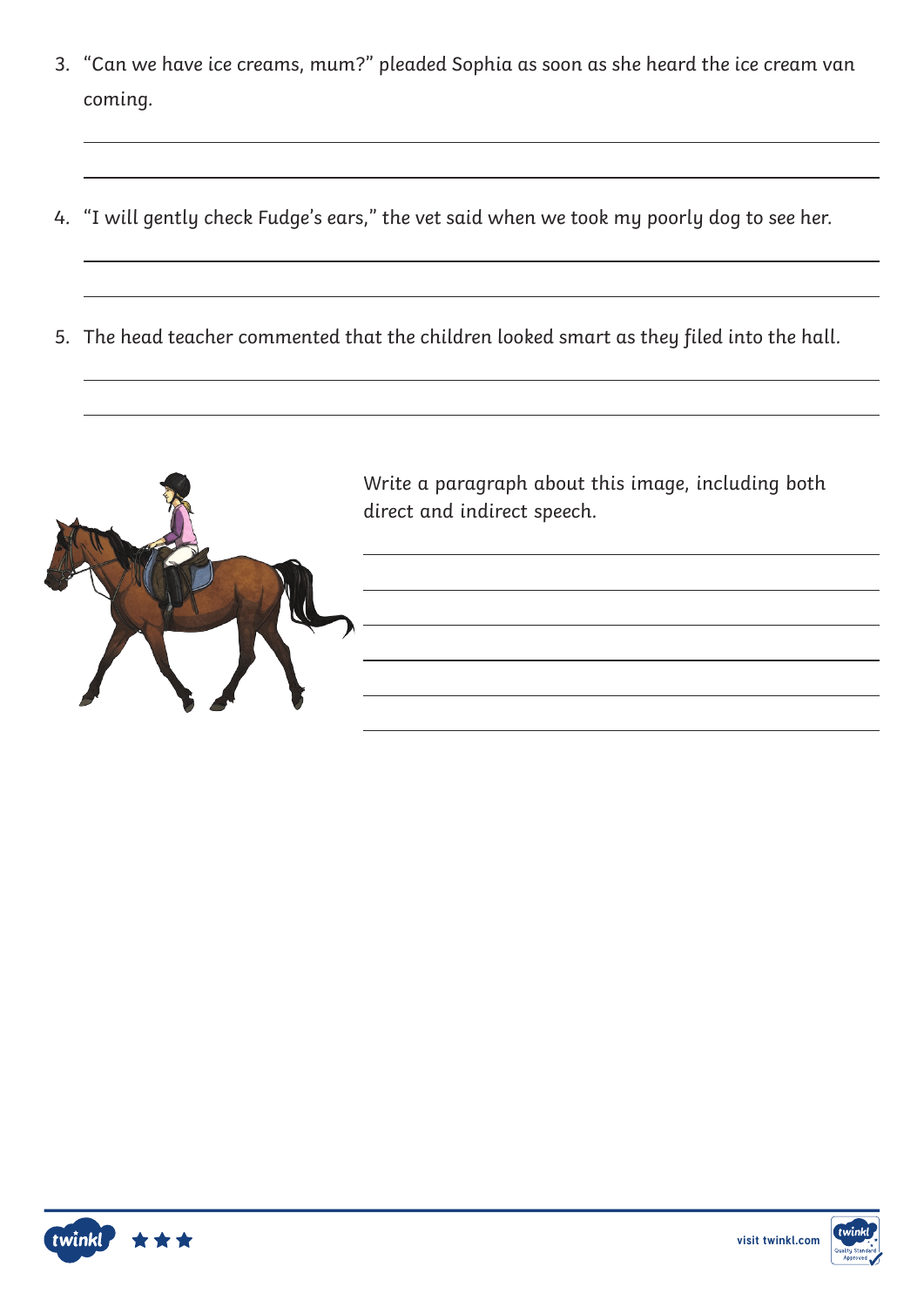Decide whether the following are examples of direct or indirect speech.

| Speech                                                                                                              | Direct or Indirect Speech? |
|---------------------------------------------------------------------------------------------------------------------|----------------------------|
| Nervously, William asked if he could have a turn on<br>the slide as his sister played in the sandpit.               | <b>Indirect</b>            |
| "It's my turn next," Shiya shouted as she pushed<br>roughly past William.                                           | <b>Direct</b>              |
| Dad called out that the children should stop arquing<br>and just enjoy playing together.                            | <b>Indirect</b>            |
| Kylie mentioned that the swings were free so maybe<br>they should go on them instead of arguing about the<br>slide. | <b>Indirect</b>            |
| "I love the park," squealed Emir as he toddled<br>towards the swings happily.                                       | <b>Direct</b>              |

Add any missing punctuation to the sentences containing direct speech.

- 1. As the little girl ran into the shop, she was shouting **"**I want sweets!**" Also accept a full stop after "**I want sweets.**"**
- 2. "Don't forget your bag!" my friend called as I was walking away from the park. **Also accept a comma after "Don't forget your bag,"**
- 3. "Please can you help me with my maths work?" asked Reuben quietly. "I'm finding it quite tricky."
- 4. "Will we ever get there?" whined the young child during the long car journey. "I'm hungry." **Also accept an exclamation mark after "I'm hungry!"**

Rewrite the sentences. Change the direct speech to indirect speech, and the indirect speech to direct speech.

1. My sister anxiously stated that if we were late, we might miss the show.

**"If we are late, we might miss the show," stated my sister anxiously.**

2. My mum reassured her not to worry because there was plenty of time to get there.

**My mum reassuringly replied, "Don't worry, there is plenty of time to get there."**